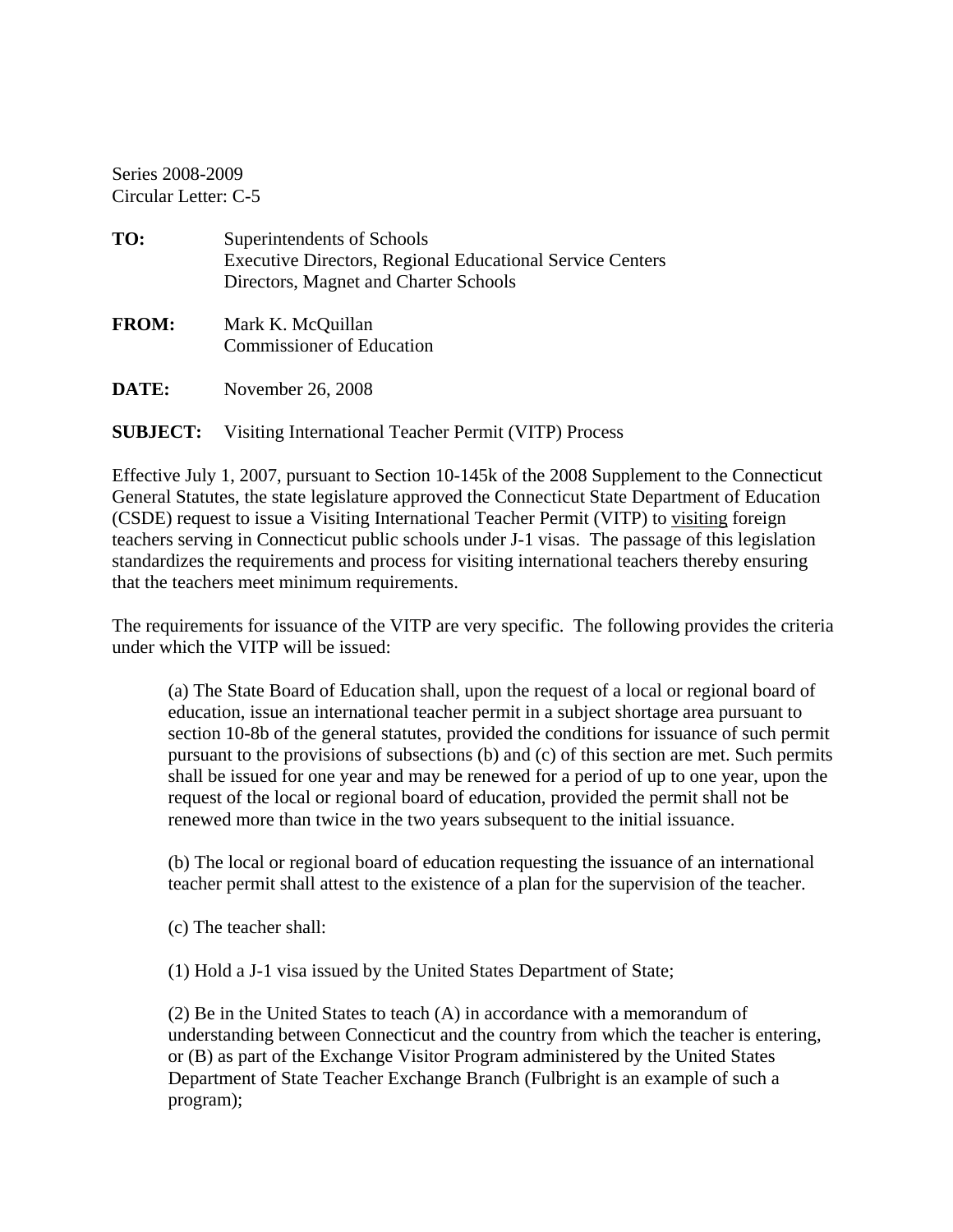(3) (A) Hold the equivalent of a bachelor's degree, from a regionally accredited institution of higher education, as determined by a foreign credentialing agency recognized by the Commissioner of Education, with a major in or closely related to the certification endorsement area in which the teacher is to teach, or (B) hold such a degree without such a major and have successfully completed the teacher assessment for the appropriate subject area, as approved by the State Board of Education;

(4) Have completed, in the country from which the teacher is entering, the equivalent of a regionally accredited teacher preparation program; and

(5) Have achieved the level of oral proficiency in English as determined by an examination approved by the Commissioner of Education.

At this time, this requirement is satisfied by completion of the ACTFL-OPI in English. A minimum score of "intermediate high" is required. World language teachers only may be issued a substitute authorization for one year prior to completion of the ACTFL-OPI English. Teachers of core academic content must pass the ACTFL-OPI English before the first VITP will be issued.

**For visiting international teachers teaching world language only**, the world language consultant for the CSDE will screen for English oral proficiency during the interview process. If the teacher is selected for a position in Connecticut as a visiting international teacher and is unable to complete the ACTFL-OPI English prior to beginning the position in a Connecticut public school, the employing district may request issuance of a substitute teacher authorization. Under the substitute teacher authorization, the visiting teacher is not considered highly qualified. Issuance of the substitute teacher authorization will allow the visiting international teacher to serve for one year only. The district should encourage the teacher to complete the test as soon as possible. Once this requirement has been met, the district may request issuance of the VITP. If the individual does not achieve a passing score on the ACTFL-OPI in English (intermediate high) prior to the expiration date of the substitute authorization, they will not be eligible for issuance of the VITP and will not be permitted to return the following year. Any service completed under the substitute authorization will count toward the three years of service allowable under the J-1 visa.

## **Visiting international teachers teaching a core academic subject must meet the English OPI requirement before the first permit can be issued. The substitute authorization is not an option for visiting international teachers teaching core content areas other than world language.**

For issuance of a VITP, the application process will require submission of the following materials by the date indicated:

- Between June 30 and July 30: Letter from district requesting issuance of the permit, identifying the name of the teacher, country of origin, position, dates of employment, and attesting to the existence of a special plan of supervision and support for the visiting teacher;
- No later than August 15: ED 170 general application form (**NO FEE)** should be completed by the visiting teacher. Across the top of the application the district should